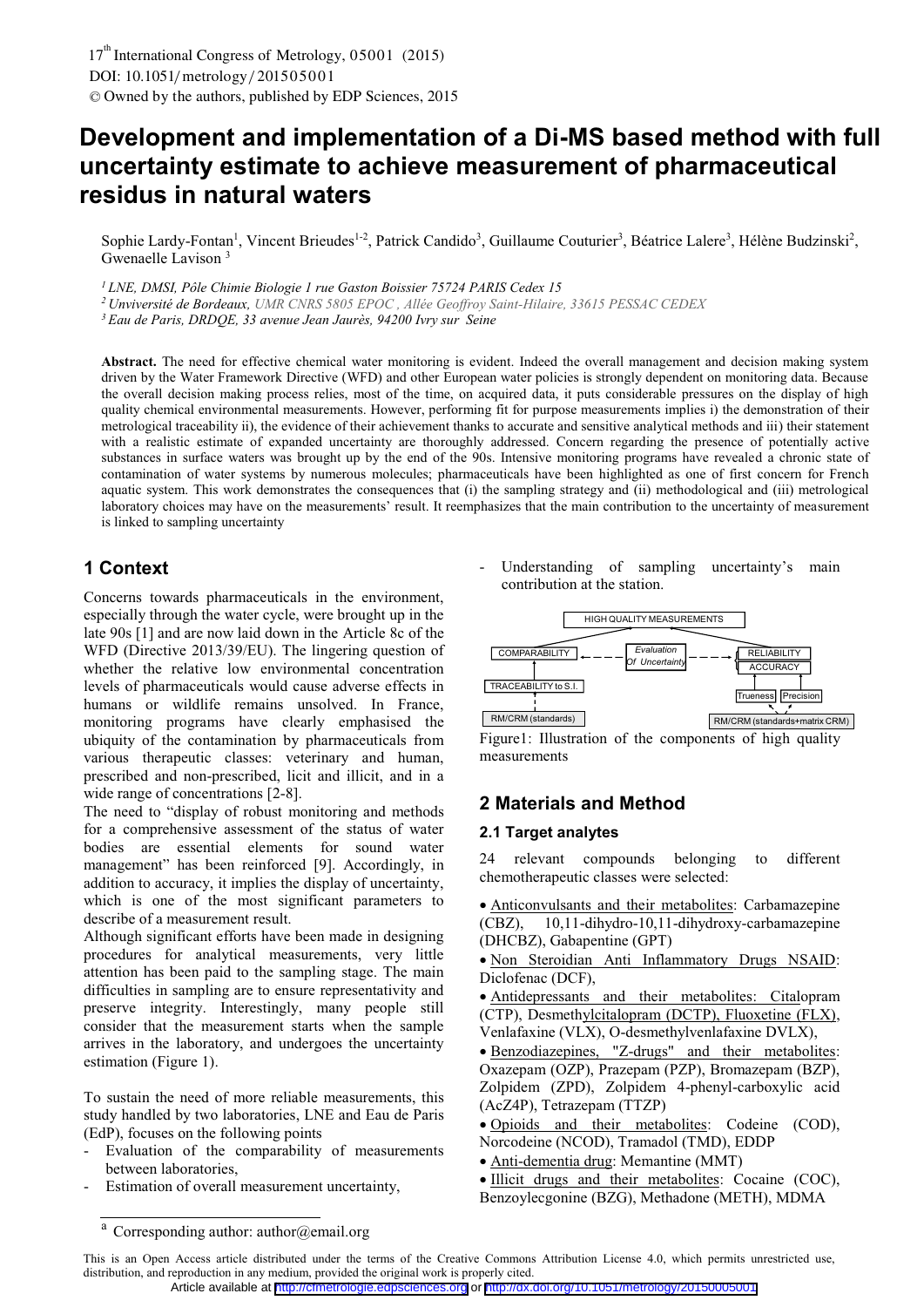Carbamazepine, which is common to both laboratories, is discussed as model.

#### **2.2 Analysis**

Each laboratory implemented its own analytical methodology: both rely on solid phase extraction (SPE) followed by liquid phase chromatography hyphenated to tandem mass spectrometry [10-11].

Both laboratories characterized the performances of their analytical methods: linearity, recovery, limit of quantification with respects to French national standard NF 90-210 [12]. EdP estimated its measurement uncertainty following NF XP T90-220 (2003) [13]. In turn, LNE estimated its measurement uncertainty according to the GUM approach [14]. Moreover, to ascertain the reliability of interpretation, a strong focus was given to Quality Assurance and Quality Control from the sampling step to the final measurement: implementation of blanks and spiked samples as positive control.

#### **2.3 Study Design, field operations**

The sampling strategy was designed following the recommendation of the Eurachem Sampling Uncertainty Working Group [15] that define the duplicate method as the simplest and most cost-effective strategy to evaluate uncertainty arising from sampling. The duplicated samples were taken by repeating the same nominal sampling protocol, with permitted variations - bank side, sampling operatives, replication of sampling - that reflect the ambiguity in the sampling protocol and the effect of small-scale heterogeneity of the analytes of interest.

# **3 Evaluation of the comparability of measurements between laboratories**

To assess the data comparability, the same samples are regularly analyzed by the two laboratories (EdP and LNE).



The histograms present the measurement of carbamazepine and its expanded uncertainty (k=2) in 16 samples by each laboratory.

The concentrations measured by each laboratory do not appear different considering the uncertainties overlap (at 95% confidence interval) (Figure 2). However, a systematic effect can be observed with [CBZ EdP] > [CBZ LNE]. Each laboratory expresses the concentrations corrected by the absolute recovery whose variation is included in the uncertainty budget. Absolute recovery for carbamazepine is 95±1% for LNE and  $76\pm8\%$  for EdP. It is widely recognized that the mastery of recovery is critical to any analytical methodologies. If the correction provides a better approximation of trueness, it can be a significant source of lack of precision. There is currently no regulatory requirement in the environmental field specifying/recommending "best practices". Moreover this information is in many cases not indicated in the protocols or expressed data.

For further reflections, a more precise analysis of the methodological differences between the two analytical methods used has been conducted. LNE implements a method based on isotope dilution/mass spectrometry, the labeled analogues (CBZ D8 for CBZ) are gravimetrically added at the beginning of the sample preparation protocol. EdP implements a pseudo isotope dilution/mass spectrometry, the labeled analogue (CBZ D8 for CBZ) is added volumetrically before instrumental analysis. When implementing ID/MS, better measurement precision can be expected and shall confirm that the use of isotope dilution is a way to better control quantitative analysis in operational monitoring, even if it is more expensive [16].

# **4 Estimation of overall measurement uncertainty**

According to the Eurachem strategy, the uncertainties were evaluated and the relative contribution of the sampling and analytical part were calculated.

As highlighted by Figure 3, whatever the parameter, an underestimation of the uncertainty is observed but, the range of this underestimation is broad and depends on the parameter. In fact, the ratio between the measurement uncertainty and analytical uncertainty varies from 1 (17% and 20% for diazepam respectively) to 13 (4% and 48% for benzoylecgonine respectively). In most cases, the contribution of sampling was stronger than the analytical contribution, demonstrating, if necessary, the need of a better definition even a decreasing, if possible.

In the context of monitoring purpose where measurement relies on the succession of sequential steps, measurement should be expressed with an associated expanded uncertainty encompassing the overall procedure, i.e. sampling + analytic.



 $\Box$ U<sub>method</sub> EdP  $\Box$ U<sub>sampling</sub> EdP  $\Box$ U<sub>method</sub> LNE  $\Box$ U<sub>sampling</sub> LNE